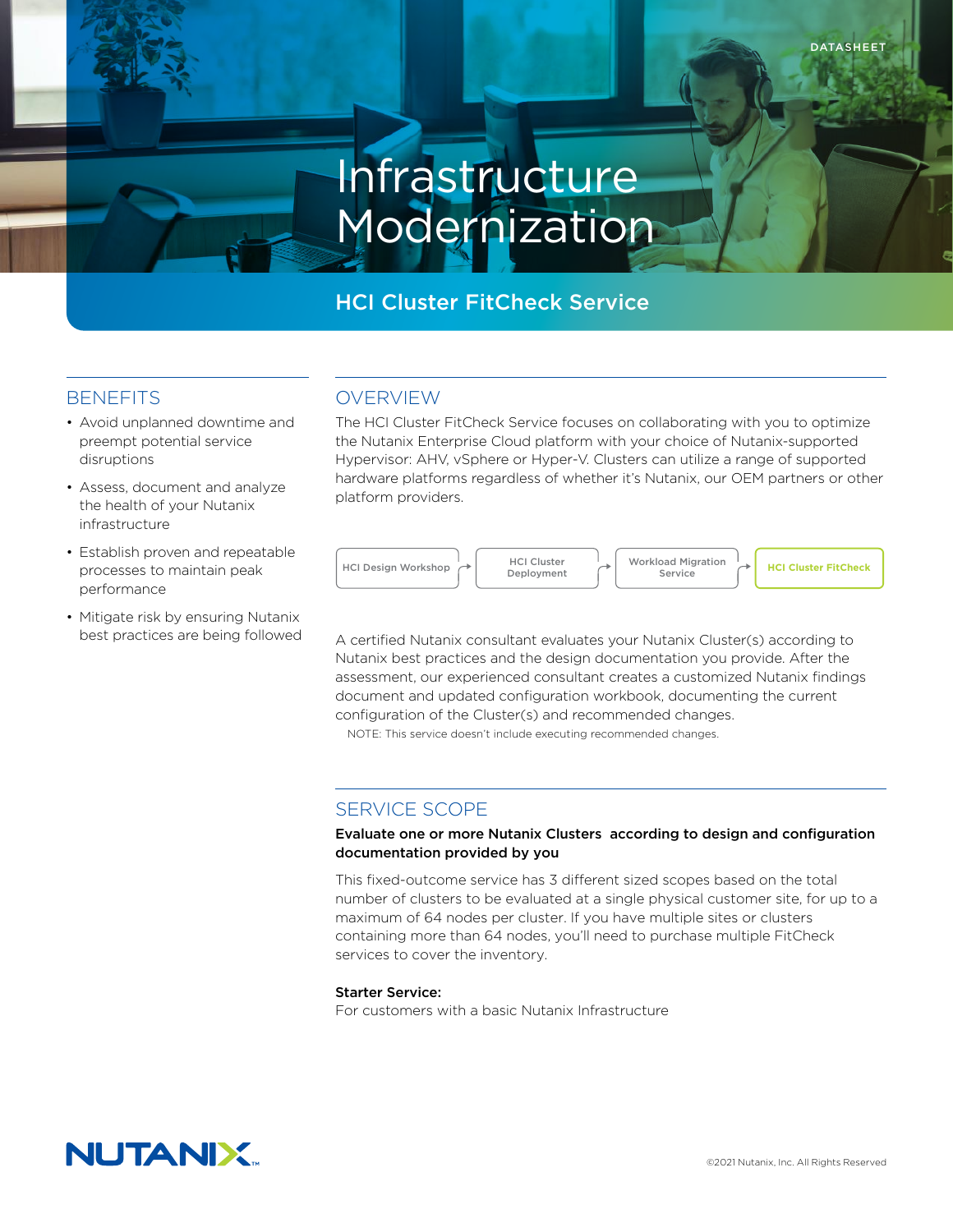## PREREQUISITES

- Existing Nutanix Cluster(s) deployed using AHV, Hyper-V or ESXi hypervisor
- Maximum of 64 nodes per Cluster

#### Assessment includes:

- Collect data and conduct assessment of Nutanix AOS and Hypervisor Cluster
- Review Layer 2 virtual networking
- Review Nutanix Cluster deployment and configuration, including firmware and AOS at a single physical site
- Review hypervisor Cluster configuration on the deployed Nutanix Clusters
- Review hypervisor vSwitch configuration for up to 2 vSwitches and 5 port groups
- Review existing vCenter or VCSA configuration (vSphere only)
- Review existing System Center Virtual Machine Manager configuration (Hyper-V only)
- Review existing Prism Central deployment and Integration (optional)
- Review existing operational procedures
- Generate as-built documentation for the current Cluster configuration

#### Pro Service:

For those with a more comprehensive infrastructure supporting Virtual Machine and/or file, block or bbject storage. This option is appropriate for assessment of dedicated Files or Objects Clusters

## Deployment includes:

- Starter Service
- Assessment of Nutanix Files, Volumes or Objects on a single Cluster at a single physical site (customer choice of one)
	- o For Nutanix Files:
		- Review configuration and usage of Nutanix Files
	- o For Nutanix Objects:
		- Review configuration and usage of Nutanix Objects
	- o For Nutanix Volumes:
		- Review configuration and usage of Nutanix Volumes

## Ultimate Service:

For customers with consolidated VM, Files, Block and Objects storage on Nutanix Clusters and also for those leveraging Nutanix-native disaster recovery (DR) technologies

## Deployment includes:

- Starter Service
- Review configuration and usage of Nutanix Files
- Review configuration and usage of Nutanix Objects
- Review configuration and usage of Nutanix Volumes
- Review configuration and usage of Nutanix AsyncDR, Nearsync and MetroDR
- Review configuration and usage of Nutanix Leap